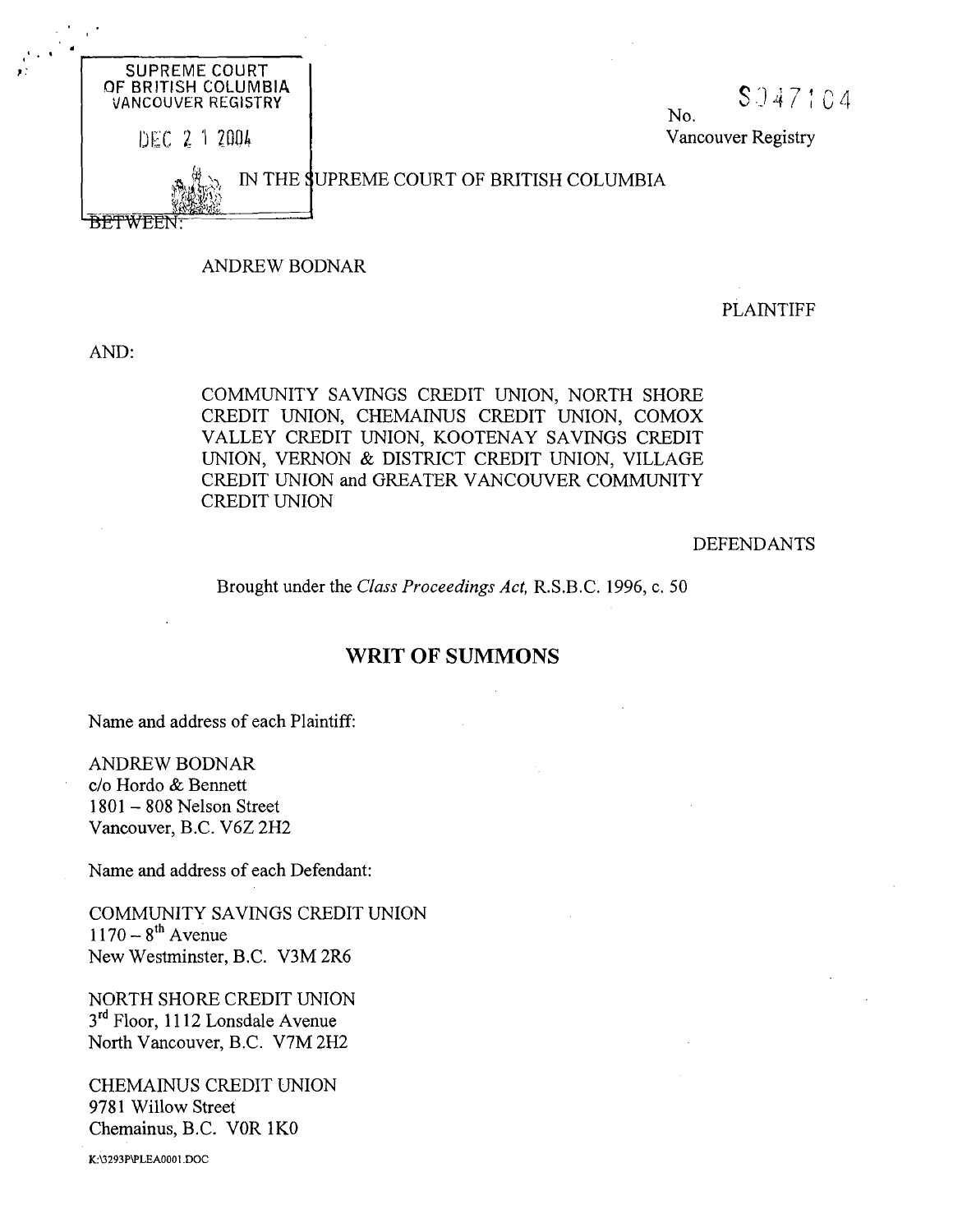COMOX VALLEY CREDIT UNION <sup>305</sup>- 1797 Comox Avenue Comox, B.C. V9M 3L9

.  $\mathcal{F}_{\text{max}}$ 

\*. *I,'* 

> KOOTENAY SAVINGS CREDIT UNION <sup>200</sup>- 999 Farwell Street Trail, B.C. V1R 3Vl

VERNON & DISTRICT CREDIT UNION  $3108 - 33$  Avenue Vernon, B.C. V1T 2N7

VILLAGE CREDIT UNION 10 13 Brunette Avenue Coquitlam, B.C. V3K 1E6

GREATER VANCOUVER COMMUNITY CREDIT UNION 1801 Willingdon Avenue Burnaby, B.C. V5C 5R3

ELIZABETH THE SECOND, by the Grace of God, of the United Kingdom, Canada and Her other Realms and Territories, Queen, Head of the Commonwealth, Defender of the Faith.

To the Defendants: Community Savings Credit Union, North Shore Credit Union, Chemainus Credit Union, Comox Valley Credit Union, Kootenay Savings Credit Union, Vernon & District Credit Union, Village Credit Union and Greater Vancouver Community Credit Union.

TAKE NOTICE that this action has been commenced against you by the Plaintiff for the claims set out in this Writ.

IF YOU INTEND TO DEFEND this action, or if you have a set off or counterclaim that you wish to have taken into account at the trial, YOU MUST:

- **(a)** GIVE NOTICE of your intention by filing **a** form entitled "Appearance" in the above registry of this Court, at the address shown below, within the Time for Appearance provided for below and YOU MUST ALSO DELIVER a copy of the Appearance to the Plaintiffs address for delivery, which is set out in this Writ, and
- (b) if a Statement of Claim is provided with this Writ of Summons or is later served on or delivered to you, FILE a Statement of Defence in the above registry of this Court within the Time for Defence provided for below and DELIVER a copy of the Statement of Defence to the Plaintiffs address for delivery.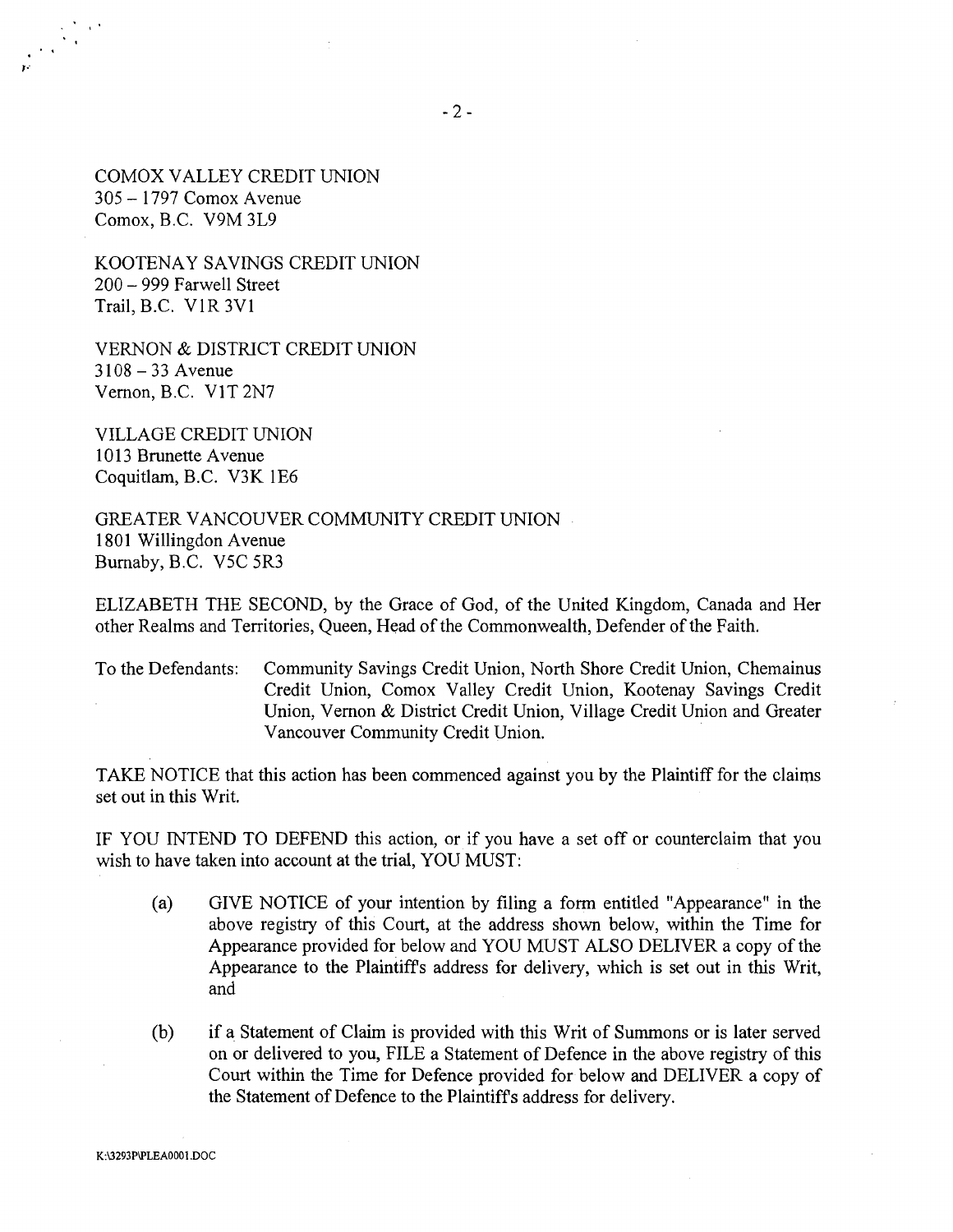$-3-$ 

YOU OR YOUR SOLICITOR may file the Appearance and the Statement of Defence. You may obtain a form of Appearance at the registry.

## JUDGEMENT MAY BE TAKEN AGAINST YOU IF

- (a) YOU FAIL to file the Appearance within the Time for Appearance provided for below, or
- (b) YOU FAIL to file the Statement of Defence within the Time for Defence provided for below.

#### **TIME FOR APPEARANCE**

If this Writ is served on a person in British Columbia, the time for appearance by that person is 7 days from the service (not including the day of service).

If this Writ is served on a person outside British Columbia, the time for appearance by that person after service, is 21 days in the case of a person residing anywhere within Canada, 28 days in the case of a person residing in the United States of America, and 42 days in the case of a person residing elsewhere, or, if the time for appearance has been set by order of the Court, within that time.

### **TIME FOR DEFENCE**

A Statement of Defence must be filed and delivered to the Plaintiff within 14 days after the later of

- (a) the time that the Statement of Claim is served on you (whether with this Writ of Summons or otherwise) or is delivered to you in accordance with' the Rules of Court, and
- (b) the end of the Time for Appearance provided for above, or

if the time for defence has been set by order of the Court, within that time.

(1) The address of the registry is:

800 Smithe Street Vancouver, B.C.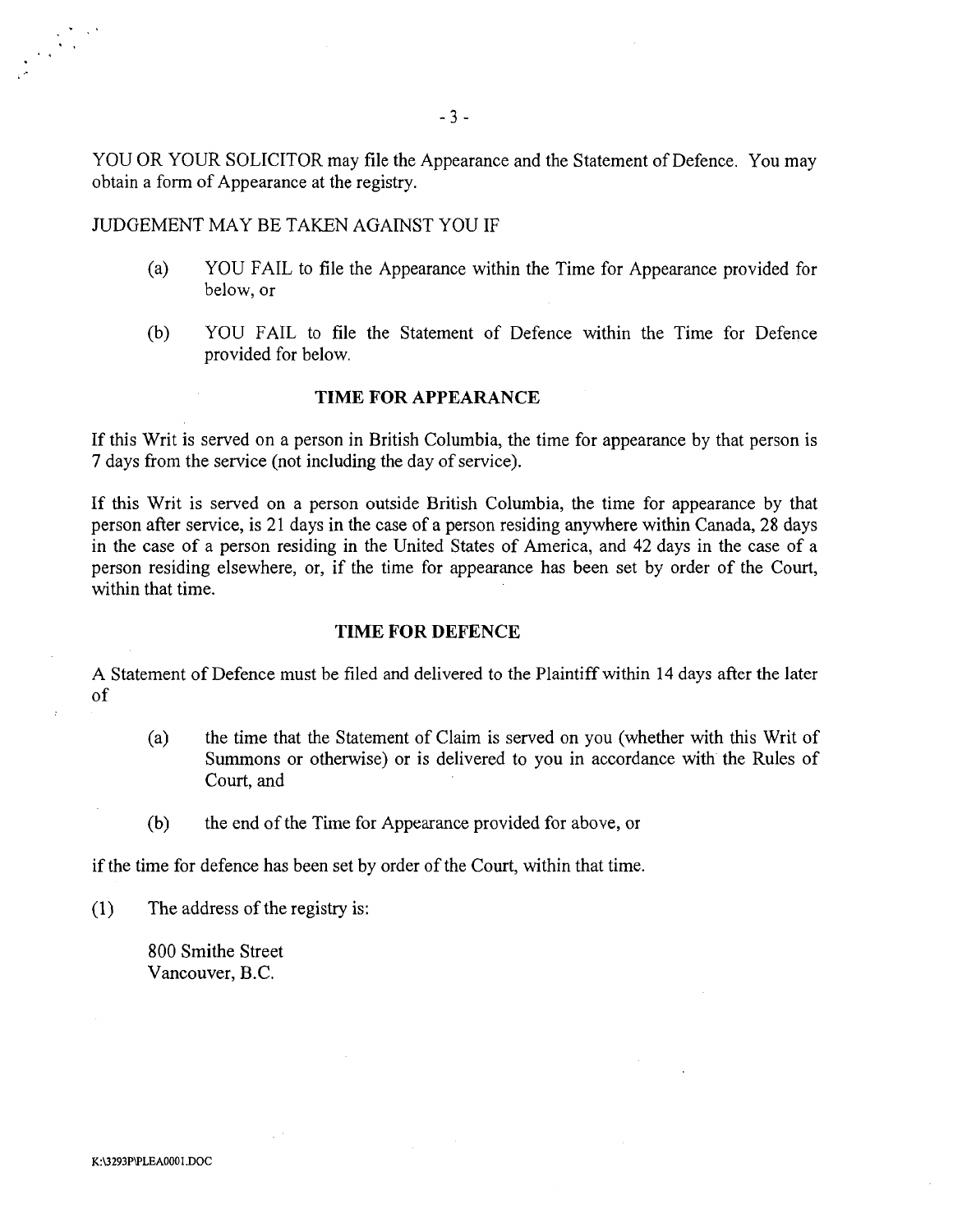# (2) The Plaintiffs ADDRESS FOR DELIVERY is:

1801 - 808 Nelson Street Box 12 146, Nelson Square Vancouver, B.C. V6Z 2H2

Fax number for delivery: (604) 682-7872

(3) The name and office address of the Plaintiffs solicitor is:

Hordo & Bennett Barristers and Solicitors 1801 - 808 Nelson Street Box 12146, Nelson Square Vancouver, B.C. V6Z 2H2 Telephone: (604) 682-5250 Fax: (604) 682-7872 Counsel Reference: Paul R. Bennett and Mark W. Mounteer

The Plaintiffs claim is:

## (SEE ATTACHED STATEMENT OF CLAIM)

DATED at Vancouver, British Columbia, this 21<sup>st</sup> day of December, 2004.

HORDO & BENNETT Solicitor for the Plaintiff

MM/ca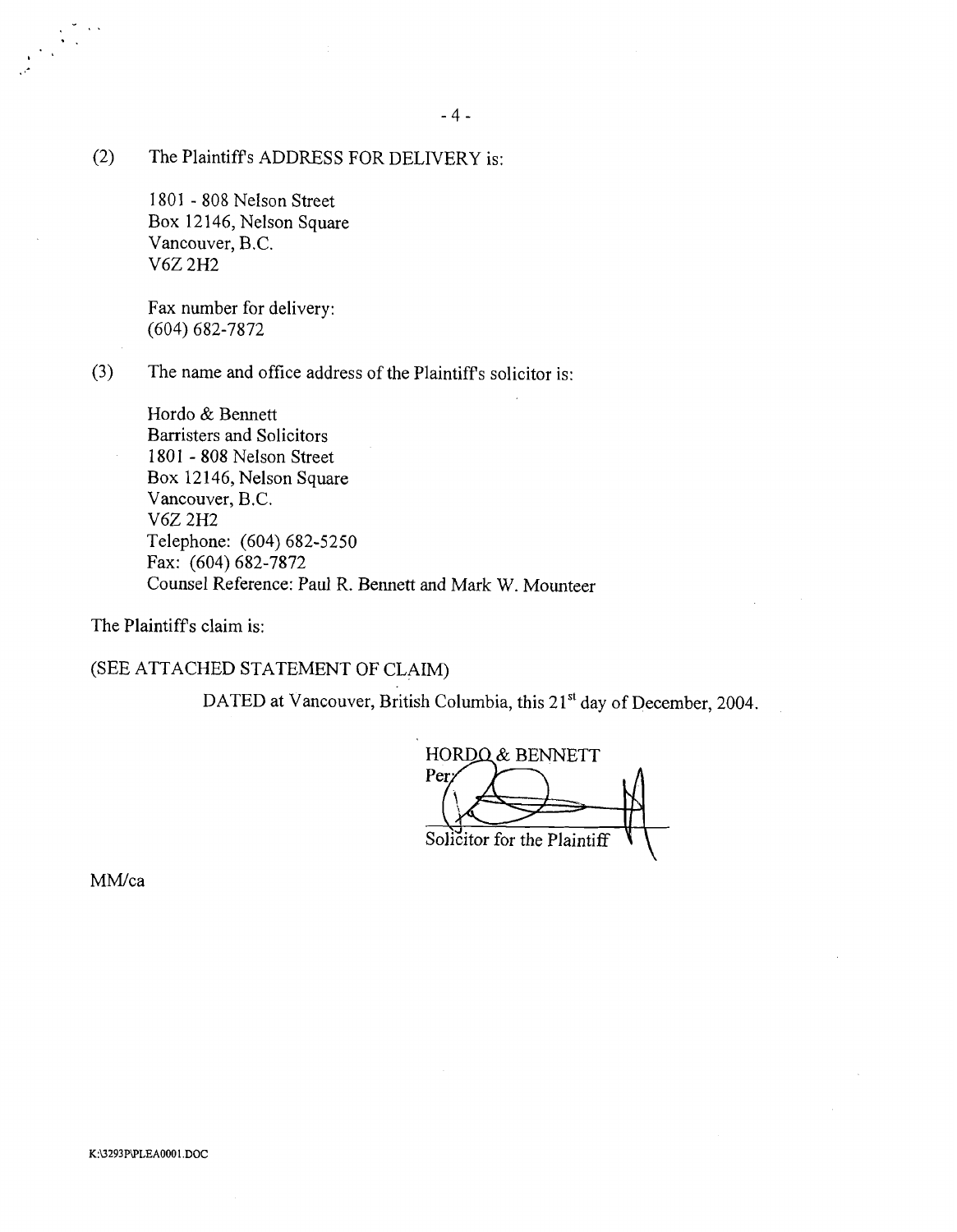No. Vancouver Registry

## IN THE SUPREME COURT OF BRITISH COLUMBIA

BETWEEN:

### ANDREW BODNAR

PLAINTIFF

AND:

COMMUNITY SAVINGS CREDIT UNION, NORTH SHORE CREDIT UNION, CHEMAINUS CREDIT UNION, COMOX VALLEY CREDIT UNION, KOOTENAY SAVINGS CREDIT UNION, VERNON & DISTRICT CREDIT UNION, VILLAGE CREDIT UNION and GREATER VANCOUVER COMMUNITY CREDIT UNION

DEFENDANTS

Brought under the Class Proceedings *Act,* R.S.B.C. 1996, c. 50

# **STATEMENT OF CLAIM**

1. The representative Plaintiff Andrew Bodnar, a resident of British Columbia, brings this action on his own behalf and on behalf of all persons resident in British Columbia who have paid a fee for the advance of or increase in an "Overdraft Loan", as that term is defined in para. 10 below, from any one of the Defendants (the "Class").

2. The Defendant Community Savings Credit Union is a credit union incorporated under the laws of British Columbia with a registered and records office at 1170 **sth** Avenue, New Westminster, B.C. V3M 2R6.

3. The Defendant North Shore Credit Union is a credit union incorporated under the laws of British Columbia with a registered and records office at the  $3<sup>rd</sup>$  Floor, 1112 Lonsdale Avenue, North Vancouver, B.C. V7M 2H2.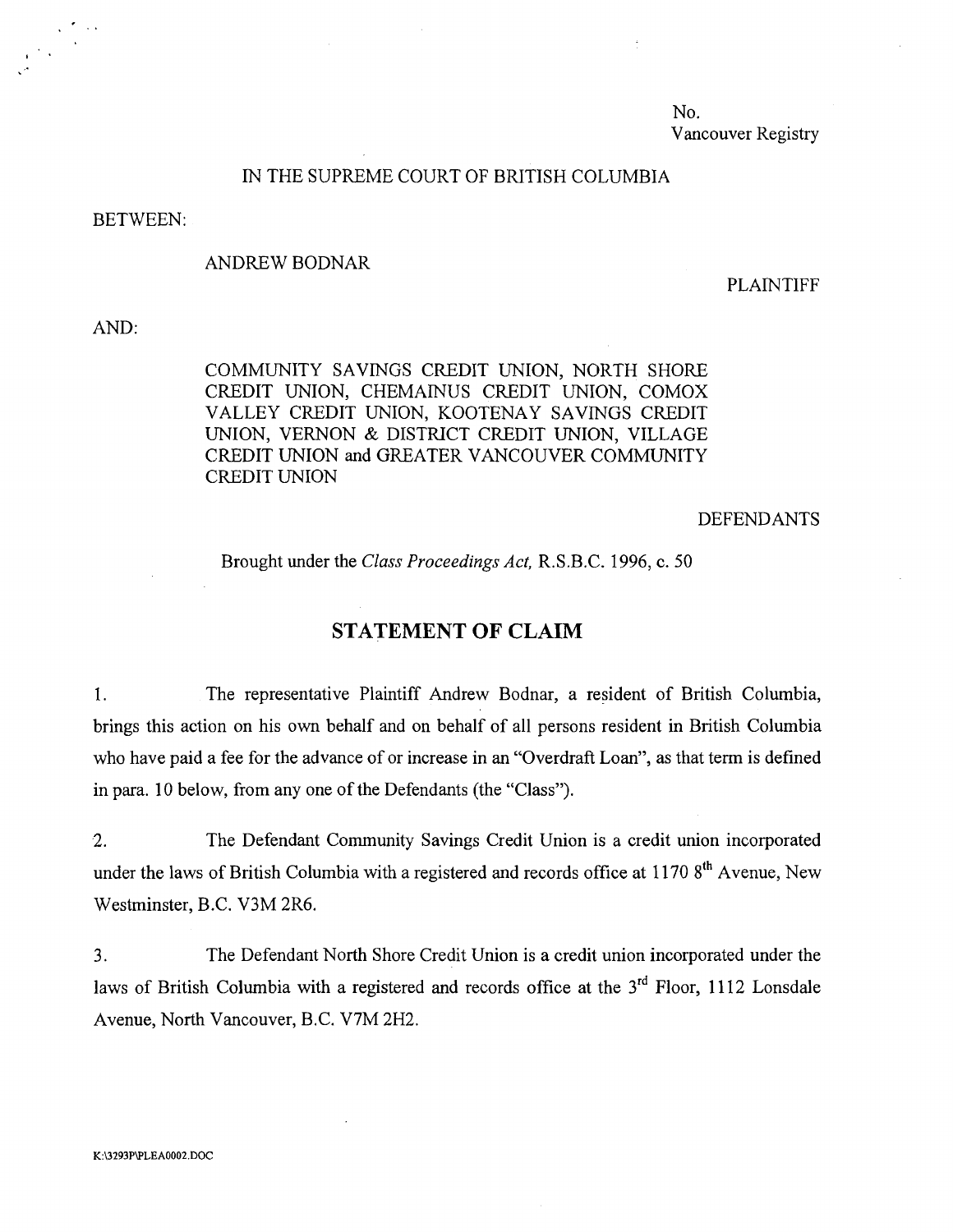4. The Defendant Chemainus Credit Union is a credit union incorporated under the laws of British Columbia with a registered and records office at 9781 Willow Street, Chemainus, B.C. VOR 1KO.

**5.** The Defendant Comox Valley Credit Union is a credit union incorporated under the laws of British Columbia with a registered and records office at  $305 - 1797$  Comox Avenue, Comox, B.C. V9M 3L9.

*6.* The Defendant Kootenay Savings Credit Union is a credit union incorporated under the laws of British Columbia with a registered and records office at 200 – 999 Farwell Street, Trail, B.C. V1R 3Vl.

7. The Defendant Vernon & District Credit Union is a credit union incorporated under the laws of British Columbia with a registered and records office at  $3108 - 33$  Avenue, Vernon, B.C. V 1T 2N7.

8. The Defendant Village Credit Union is a credit union incorporated under the laws of British Columbia with a registered and records office at 1013 Brunette Avenue, Coquitlam, B.C. V3K lE6.

9. The Defendant Greater Vancouver Community Credit Union is a credit union incorporated under the laws of British Columbia with a registered and records office at 1801 Willingdon Ave, Burnaby, B.C. V5C 5R3.

## **Overdraft Charges**

10. At all material times, the standard account agreement entered into between each of the Defendant Credit Unions and each of its members provides that in the event that the Credit Union honours a cheque or other instrument drawn by the member when there are insufficient funds standing to the credit of the member's account, the Credit Union at its discretion may consider the cheque or other instrument as an application for a loan by the member to the extent there are not sufficient monies standing to the credit of the account to pay the cheque (the "Overdraft Loan").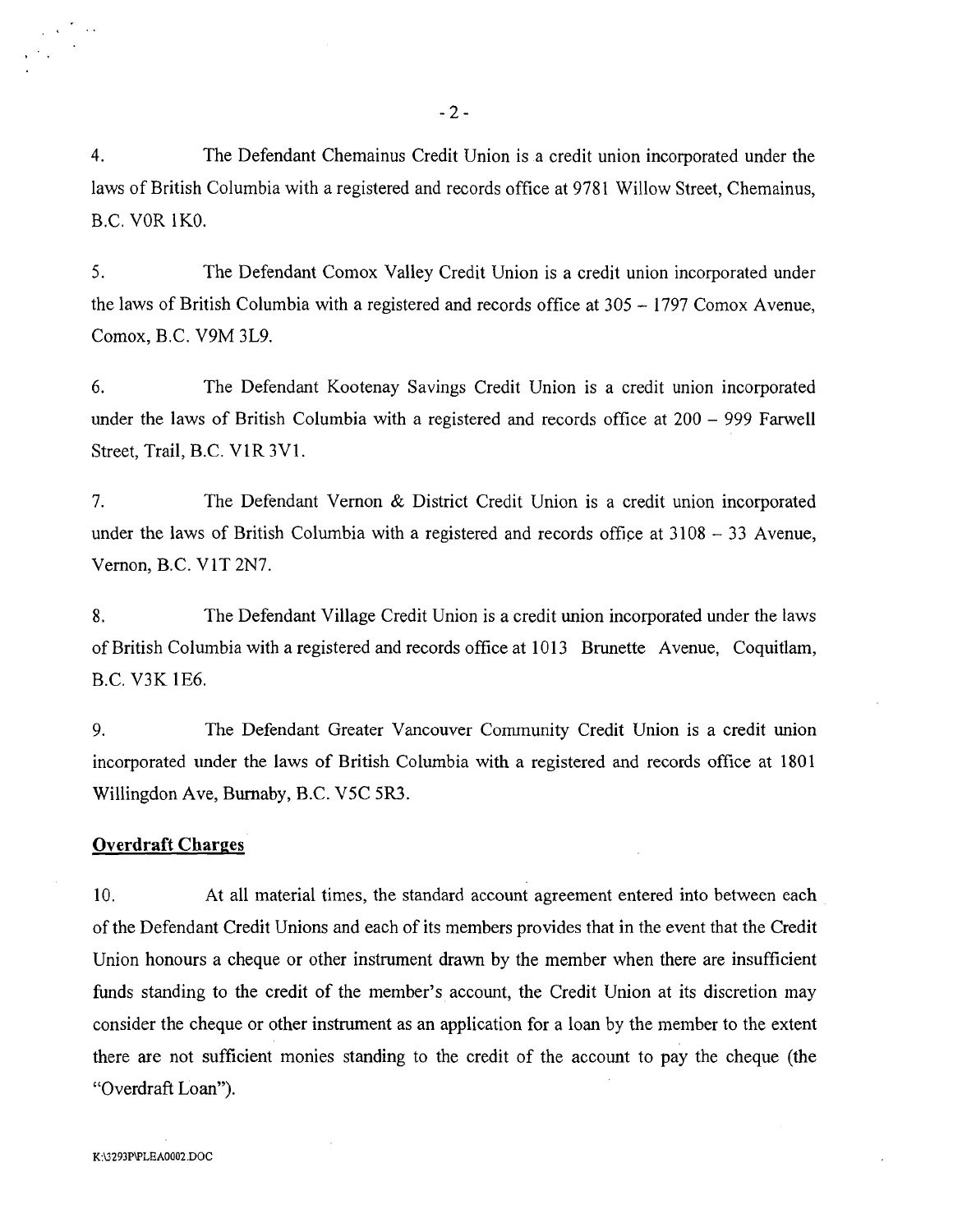11. For each Overdraft Loan advanced by the Defendants to each member of the Class, by the payment of a cheque or other instrument when there are insufficient funds standing to the credit of that member's account to pay the cheque or instrument, each of the Defendants has charged, and each Class member has paid, an overdraft charge in excess of \$5.00.

12. Since 1997, the Plaintiff Andrew Bodnar has operated a chequing account at the New Westminster Branch of Community Savings Credit Union and has been advanced in excess of 100 Overdraft Loans (the "Plaintiff's Overdraft Loans"), and has paid overdraft charges in respect of each of those Overdraft Loans. The particulars of each of the Plaintiff's Overdraft Loans and their respective overdraft charges are well known to Community Savings Credit Union. Examples include:

- (a) On November 20, 1997, an overdraft charge of \$17 for an Overdraft Loan of \$2,576.68 outstanding for one day;
- (b) On November 29, 1999, overdraft charges of \$17 for an Overdraft Loan of \$92.9 1 outstanding for four day;
- (c) On October 18, 2000, an overdraft charge of \$17 for an Overdraft Loan of \$1,140.38 outstanding for two days;

## **Section 347 of the Criminal Code**

13. The arrangement by which the Defendants have advanced and advance Overdraft Loans to their members, in accordance with the standard terms of the account agreement between the Defendants and each of their members, including the arrangement by which Community Savings Credit Union advanced the Plaintiffs Overdraft Loans, constitutes an arrangement for the advancing of credit within the meaning and for the purposes of s. 347(1) of the Criminal Code, which prohibits the receipt of interest for the credit advanced under such an arrangement at a criminal rate.

14. The overdraft charges rendered by the Defendants in respect of each Overdraft Loan advanced by them to the Class Members, including overdraft charges rendered by Community Savings Credit Union in respect of the Plaintiff's Overdraft Loans, constitute K:\3293P\PLEA0002.DOC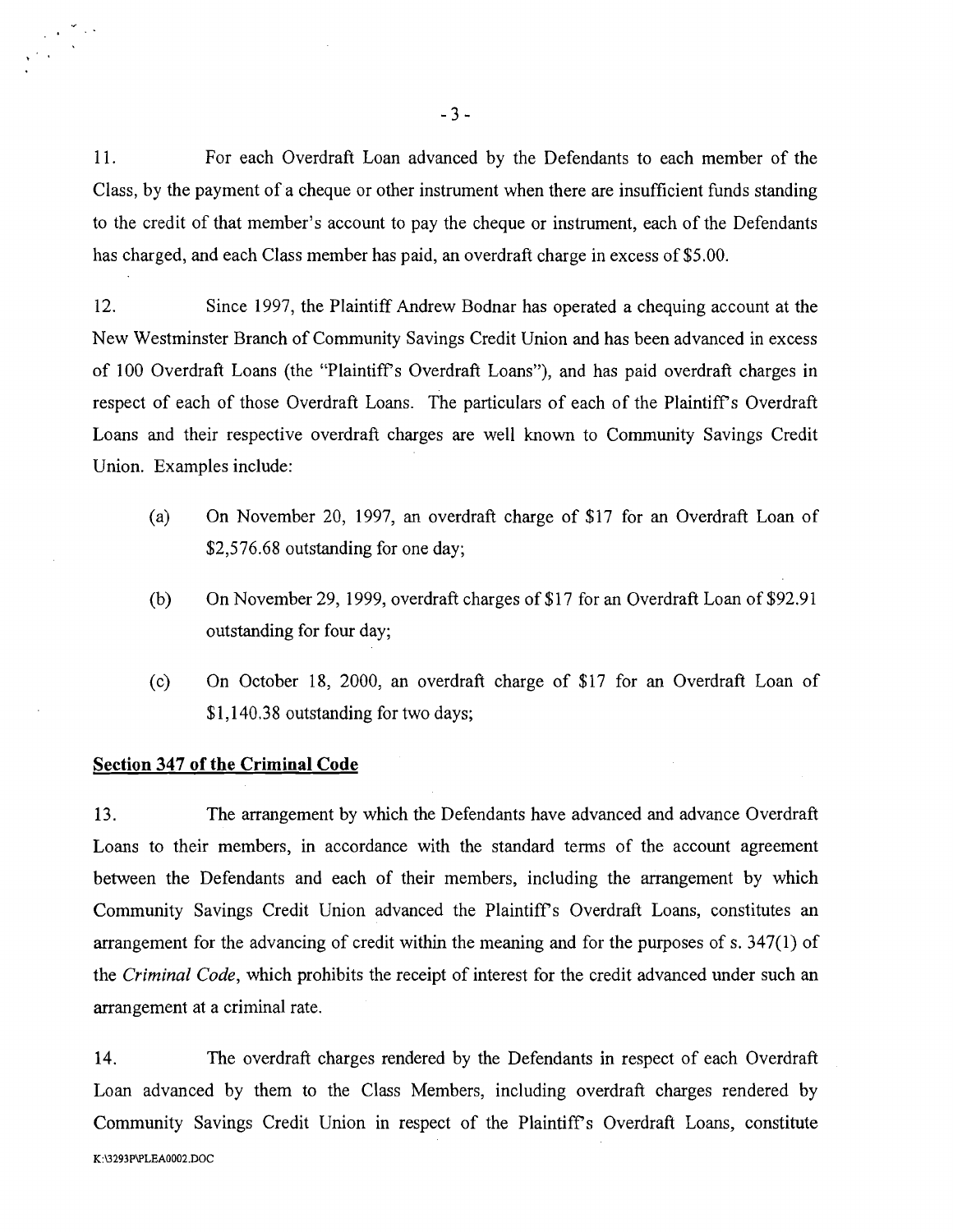interest for the purpose of s. 347(1) of the Criminal Code, as s. 347(2) of the *Criminal Code*  excludes from the definition of interest only those overdraft charges "not exceeding five dollars".

15. The effective rate of interest earned by the Defendants from the collection of overdraft charges from the Class members in respect of Overdraft Loans routinely exceeds, and in the case of each overdraft charge collected by Community Savings Credit Union in respect of each of the Plaintiffs Overdraft Loans, the effective annual rate of interest earned by Community Savings Credit Union exceeded, 60% of the principal amount of each Overdraft Loan advanced, calculated in accordance with generally accepted actuarial practices and principles, and constitutes a criminal rate of interest as defined in s. 347(1) of the *Criminal Code.* 

16. The collection by the Defendants of overdraft charges from various Class members in respect of their Overdraft Loans, including the collection by Community Savings Credit Union of the overdraft charges in respect of the Plaintiffs Overdraft Loans, constitutes the receipt of interest at a criminal rate, contrary to s. 347(1)(b) of the *Criminal Code.* 

17. The Defendants have knowingly and deliberately collected overdraft charges which violate s. 347(1)(b) for the purpose of receiving an unlawful rate of return on Overdraft Loans.

#### **Unjust Enrichment**

**18.** The Defendants have been enriched by the receipt of overdraft charges paid by members of the Class that exceed the maximum rate of interest permitted by s. 347(1) of the Criminal Code (the "Unlawful Overdraft Charges") and in particular, Community Savings Credit Union has been enriched by the receipt of the Unlawful Overdraft Charges paid by the Plaintiff in respect of the Plaintiff's Overdraft Loans.

19. Each member of the Class has been deprived by the payment of the Unlawful Overdraft Charges each member has paid to the Defendants, and in particular, the Plaintiff has suffered a deprivation by the payment of the Unlawful Overdraft Charges in respect of the Plaintiff's Overdraft Loans.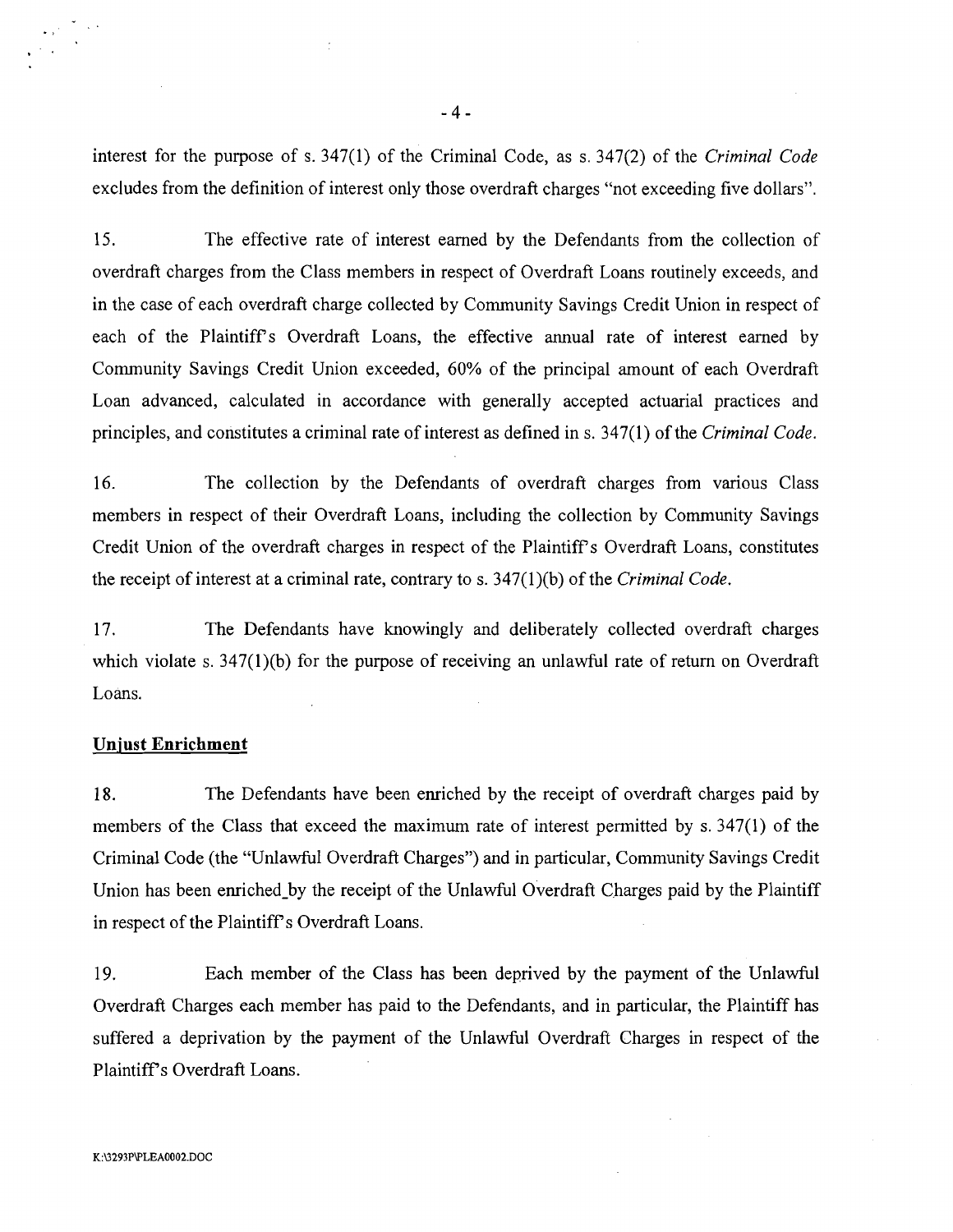20. There is no juristic reason why the Defendants should have received or should retain the benefit of the Unlawful Overdraft Charges collected from the Class members resulting in the receipt by the Defendants of interest at a criminal rate, and in particular, there is no juristic reason for Community Savings Credit Union to have received or to retain the benefit of the Unlawful Overdraft Charges paid by the Plaintiff resulting in the receipt by Community Savings Credit Union of a criminal rate of interest in respect of the Plaintiff's Overdraft Loans.

21. As is set out in para. 13 through 20 above, the Defendants have been unjustly enriched by the collection of Unlawful Overdraft Charges from the Plaintiff and other members of the Class, and holds the unlawful benefit they have received pursuant to the collection of these Unlawful Overdraft Charges from the Plaintiff and other Class members in trust for them.

#### **Unconscionable Trade Practices**

22. The Plaintiff and all Class members who have paid overdraft charges prior to July 4, 2004 are "consumers" within the *Trade Practices Act,* R.S.B.C., c. 457 and all Class members who have paid overdraft charges on or after July 4, 2004 are "consumers" within the *Business Practices and Consumer Protection Act,* S.B.C. 2004, c.2, s. 1.

23. The Overdraft Loans advanced to the Plaintiff and to all members of the Class prior to July 4, 2004 are "consumer transactions" within the meaning of the *Trade Practices Act*  and the Overdraft Loans advanced to all members of the class on or after July 4, 2004 are "consumer transactions" within the meaning of the *Business Practices and Consumer Protection Act.* 

24. Each of the Defendants is a "supplier" of a consumer transaction within the meaning of the *Trade Practices Act* and the *Business Practices and Consumer Protection Act.* 

25. The collection and receipt by the Defendants of overdraft charges which result in the receipt by the Defendants of interest on Overdraft Loans at a criminal rate, within the meaning of s. 347 of the *Criminal Code,* constitutes an unconscionable act or practice within the meaning of s. 4(1) of the *Trade Practices Act* and s. 8(1) of the *Business Practices and Consumer Protection Act.*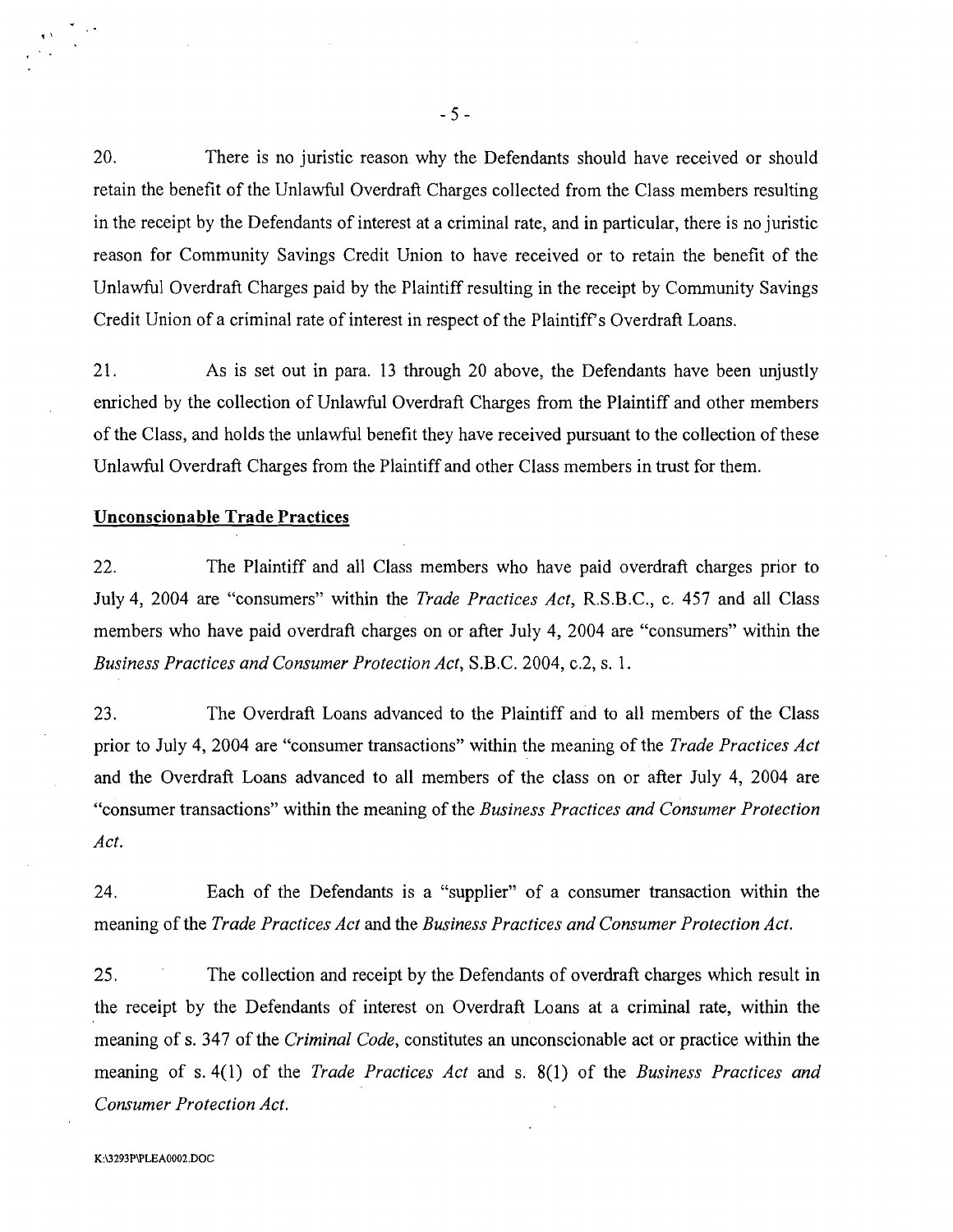26. As a result of the unconscionable act and practices of the Defendants set out in para. 25 above, the Defendants received payments from the Class members, including the Plaintiff, which the Defendants was not entitled to receive, and is obliged to refund to the Plaintiff and Class members all Unlawful Overdraft Charges received by the Defendants from the Plaintiff Class members pursuant to s. 104(a) the *Business Practices and Consumer Protection Act.* 

27. As a result of the unconscionable act and practices of the Defendants set out in para. 25 above, the Class members, including the Plaintiff, have suffered damages in the amount by which the overdraft charges paid by them in respect of their Overdraft Loans exceed 60% per annum, the maximum rate of return to the Defendants permitted by s. 347(1) of the *Criminal Code.* 

### **Punitive Damages**

28. The conduct of the Defendants in collecting overdraft charges from the Class members which has resulted in the receipt by the Defendants of interest at a criminal rate, contrary to s. 347(1)(b) of the *Criminal Code,* and which is unconscionable under the *Trade Practice Act* and the *Business Practices and Consumer Protection Act,* is conduct intentionally and deliberately undertaken by the Defendants with a wanton indifference to its unlawfulness. Such conduct offends the moral standards of the community and warrants the condemnation of this Court.

WHEREFORE, the Plaintiff claims on her own behalf and on behalf of Class members:

- (a) a declaration that the overdraft charges received by the Defendants constitute interest within the meaning and for the purposes of s. 347 of the *Criminal Code;*
- (b) a declaration that all Unlawful Overdraft Charges received by the Defendants from the Plaintiff and Class members are held in a constructive trust for the benefit of the Plaintiff and Class members;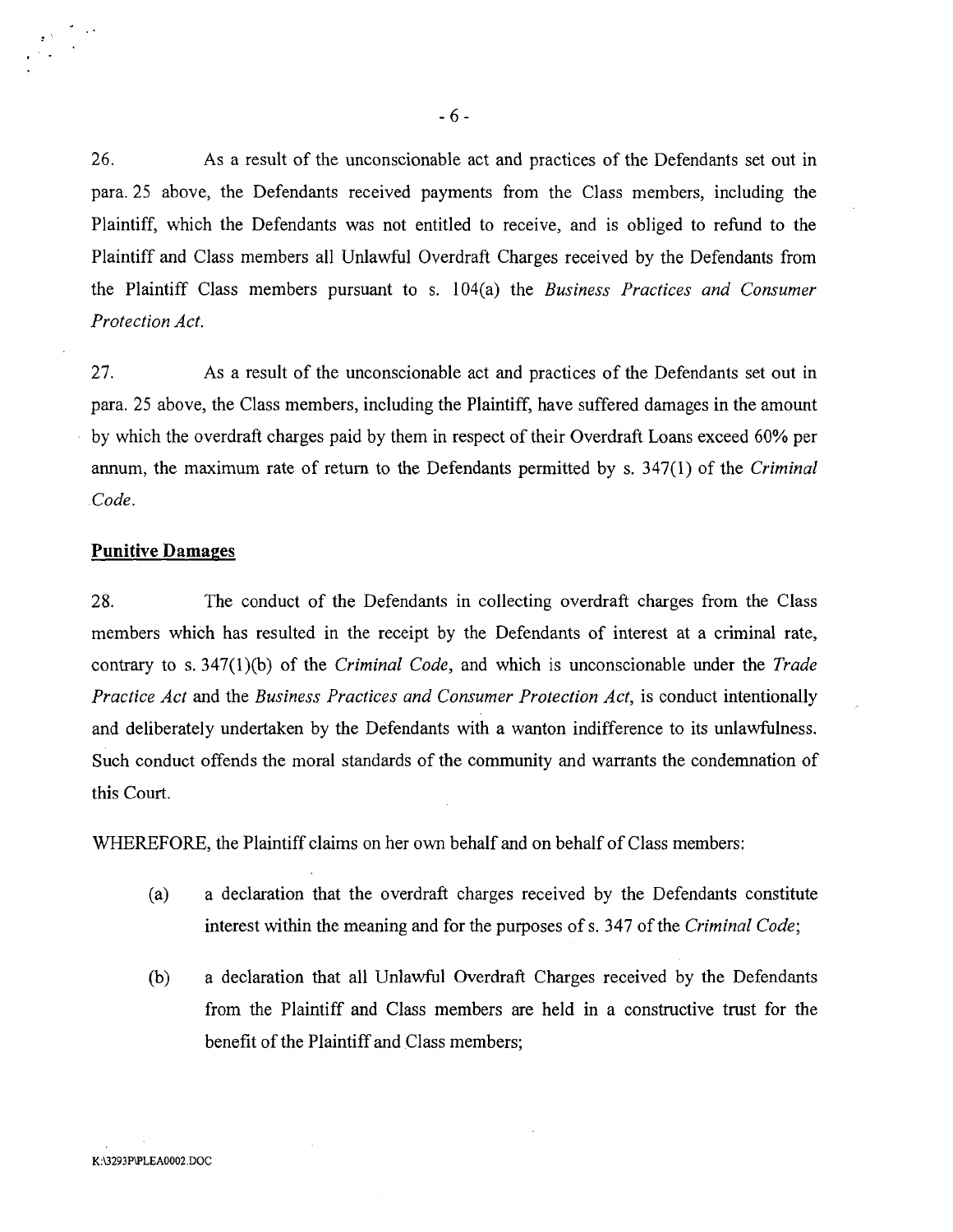- (c) an accounting and restitution to the Plaintiff and Class members of all Unlawful Overdraft Charges received by the Defendants from the Plaintiff and Class members;
- (d) damages for unconscionable trade acts and practices pursuant to s. 22(1) of the *Trade Practice Act* and s. 105 the *Business Practices and Consumer Protection Act.*
- (e) punitive damages; and
- **(f)** interest.

Place of trial: Vancouver, British Columbia

DATED at Vancouver, British Columbia, this 21<sup>st</sup> day of December, 2004.

HORDO & BENNETT

trade acts and practices pursuant to s. 22(1) of the<br>
15 the *Business Practices and Consumer Protection*<br>
16 Columbia, this 21<sup>st</sup> day of December, 2004.<br>
HORDO & BENNETT<br>
Perrodiction for the Plaintiff<br>
by the firm of Ho THIS STATEMENT OF CLAIM is filed by the firm of Hordo & Bennett, Barristers and Solicitors, whose place of business and address for service is 1801 - 808 Nelson Street, Box 12 146, Nelson Square, Vancouver, British Columbia, V6Z 2H2. Telephone: (604) 682-5250. Fax: (604) 682-7872. Counsel Reference: Paul R. Bennett, Mark W. Mounteer

MM/ca